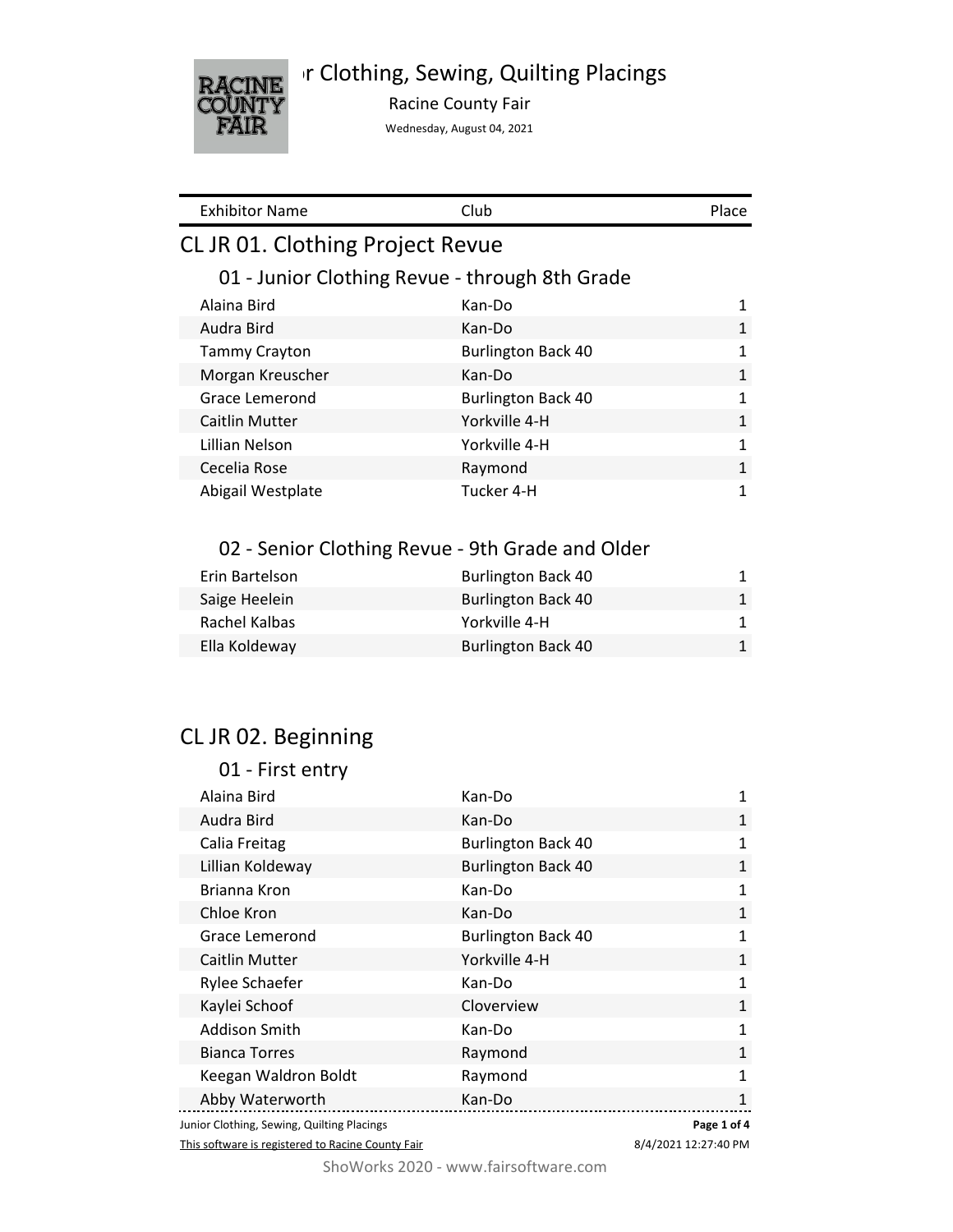| <b>Exhibitor Name</b> | Club | Place |
|-----------------------|------|-------|
|                       |      |       |

# CL JR 02. Beginning

01 - First entry

| Tucker 4-H                | 1             |
|---------------------------|---------------|
| Yorkville 4-H             | $\mathcal{P}$ |
| Cloverview                | 2             |
| Yorkville 4-H             | 2             |
| Yorkville 4-H             | 2             |
| Kan-Do                    | $\mathcal{P}$ |
| <b>Burlington Back 40</b> | 2             |
| Yorkville 4-H             | 2             |
| Kan-Do                    | 3             |
|                           |               |

## 02 - Second entry

| Calia Freitag         | <b>Burlington Back 40</b> |               |
|-----------------------|---------------------------|---------------|
| Leah Johnsen          | Yorkville 4-H             | 1             |
| Lillian Koldeway      | <b>Burlington Back 40</b> | 1             |
| Grace Lemerond        | <b>Burlington Back 40</b> | 1             |
| Tyler Licht           | <b>Burlington Back 40</b> | 1             |
| <b>Caitlin Mutter</b> | Yorkville 4-H             | $\mathbf{1}$  |
| Kaylei Schoof         | Cloverview                | $\mathbf{1}$  |
| <b>Bianca Torres</b>  | Raymond                   | $\mathbf{1}$  |
| Morgan Kreuscher      | Kan-Do                    | $\mathcal{P}$ |
| Abigail Westplate     | Tucker 4-H                | 2             |
| Aubrey Young          | Yorkville 4-H             | 2             |

## 03 - Third entry

| Lillian Koldeway | <b>Burlington Back 40</b> | 1 |
|------------------|---------------------------|---|
| Grace Lemerond   | <b>Burlington Back 40</b> | 1 |
| Tyler Licht      | <b>Burlington Back 40</b> | 1 |
| Kaylei Schoof    | Cloverview                | 1 |
| Calia Freitag    | <b>Burlington Back 40</b> | ာ |

# 04 - Fourth entry

| Tyler Licht      | <b>Burlington Back 40</b> |  |
|------------------|---------------------------|--|
| 05 - Fifth entry |                           |  |
| Tyler Licht      | <b>Burlington Back 40</b> |  |

**Page 2 of 4** Junior Clothing, Sewing, Quilting Placings This software is registered to Racine County Fair 8/4/2021 12:27:40 PM

ShoWorks 2020 - www.fairsoftware.com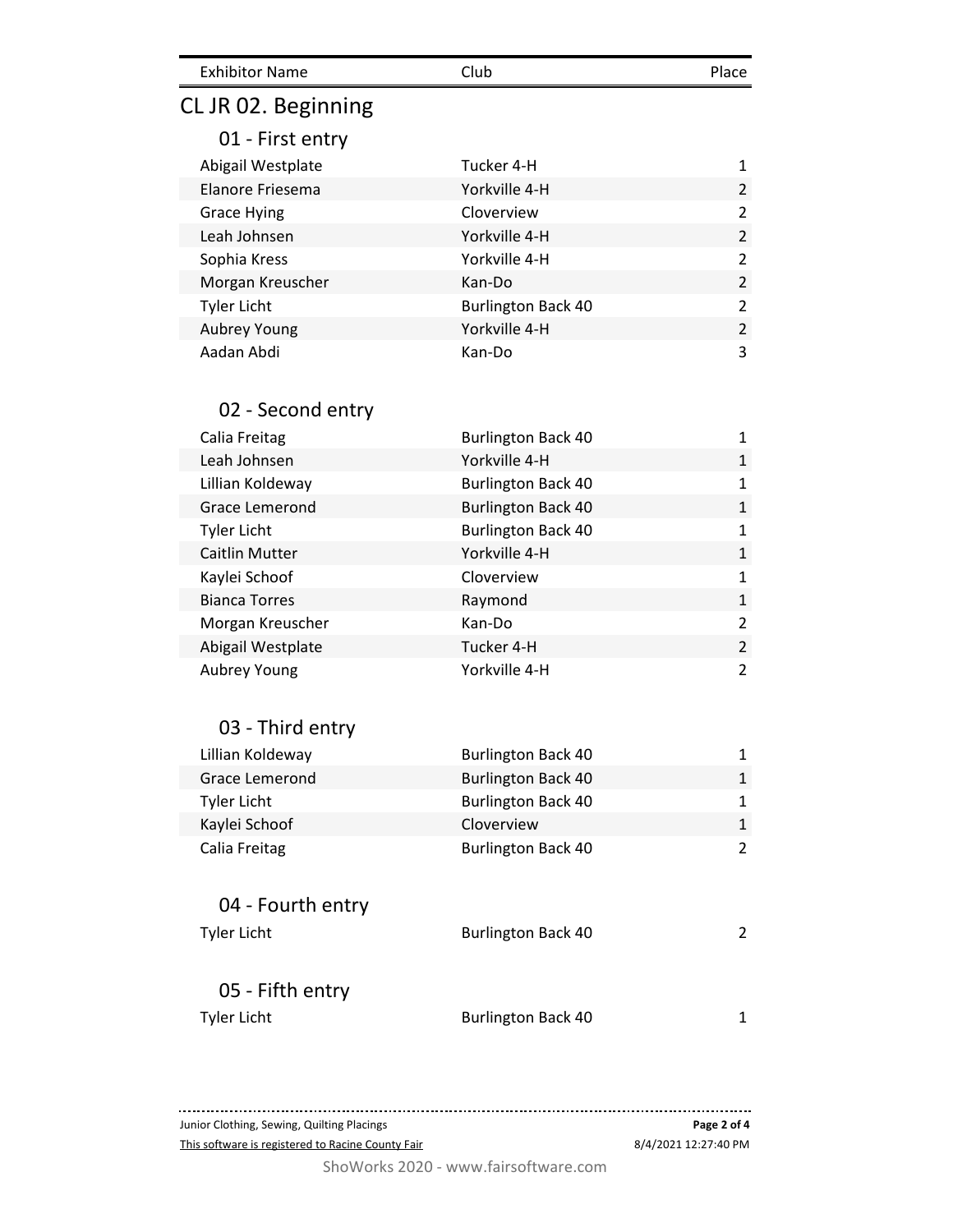| <b>Exhibitor Name</b> | Club | Place. |
|-----------------------|------|--------|
|                       |      |        |

## CL JR 03. Intermediate

#### 01 - First entry

| <b>Burlington Back 40</b> |                |
|---------------------------|----------------|
| <b>Burlington Back 40</b> | $\mathbf{1}$   |
| <b>Burlington Back 40</b> | 1              |
| <b>Burlington Back 40</b> | $\mathbf{1}$   |
| Yorkville 4-H             | $\mathbf{1}$   |
| <b>Burlington Back 40</b> | $\mathbf{1}$   |
| Cloverview                | $\mathbf{1}$   |
| Raymond                   | $\mathcal{P}$  |
| Yorkville 4-H             | $\mathcal{P}$  |
| Raymond                   | $\overline{2}$ |
|                           |                |

## 02 - Second entry

| <b>Addison Bartelt</b> | <b>Burlington Back 40</b> |  |
|------------------------|---------------------------|--|
| <b>Tammy Crayton</b>   | <b>Burlington Back 40</b> |  |
| Lorelei Nelson         | Yorkville 4-H             |  |
| Morgan Schoof          | Cloverview                |  |
| Ella Malliet           | <b>Burlington Back 40</b> |  |

## CL JR 04. Advanced

| 01 - First entry |                           |                |
|------------------|---------------------------|----------------|
| Saige Heelein    | <b>Burlington Back 40</b> | 1              |
| Rabeka Liberto   | <b>Burlington Back 40</b> | 1              |
| Lillian Nelson   | Yorkville 4-H             | 1              |
| Rachel Kalbas    | Yorkville 4-H             | $\mathcal{P}$  |
| Abigail Nelson   | Yorkville 4-H             | $\overline{2}$ |
| Cecelia Rose     | Raymond                   | $\mathcal{P}$  |

#### 02 - Second entry

| Saige Heelein  | <b>Burlington Back 40</b> |  |
|----------------|---------------------------|--|
| Rachel Kalbas  | Yorkville 4-H             |  |
| Rabeka Liberto | <b>Burlington Back 40</b> |  |
| Cecelia Rose   | Raymond                   |  |

#### 03 - Third entry

| Saige Heelein | <b>Burlington Back 40</b> |  |
|---------------|---------------------------|--|
|               |                           |  |

Junior Clothing, Sewing, Quilting Placings **Page 3 of 4** This software is registered to Racine County Fair

8/4/2021 12:27:40 PM

ShoWorks 2020 - www.fairsoftware.com